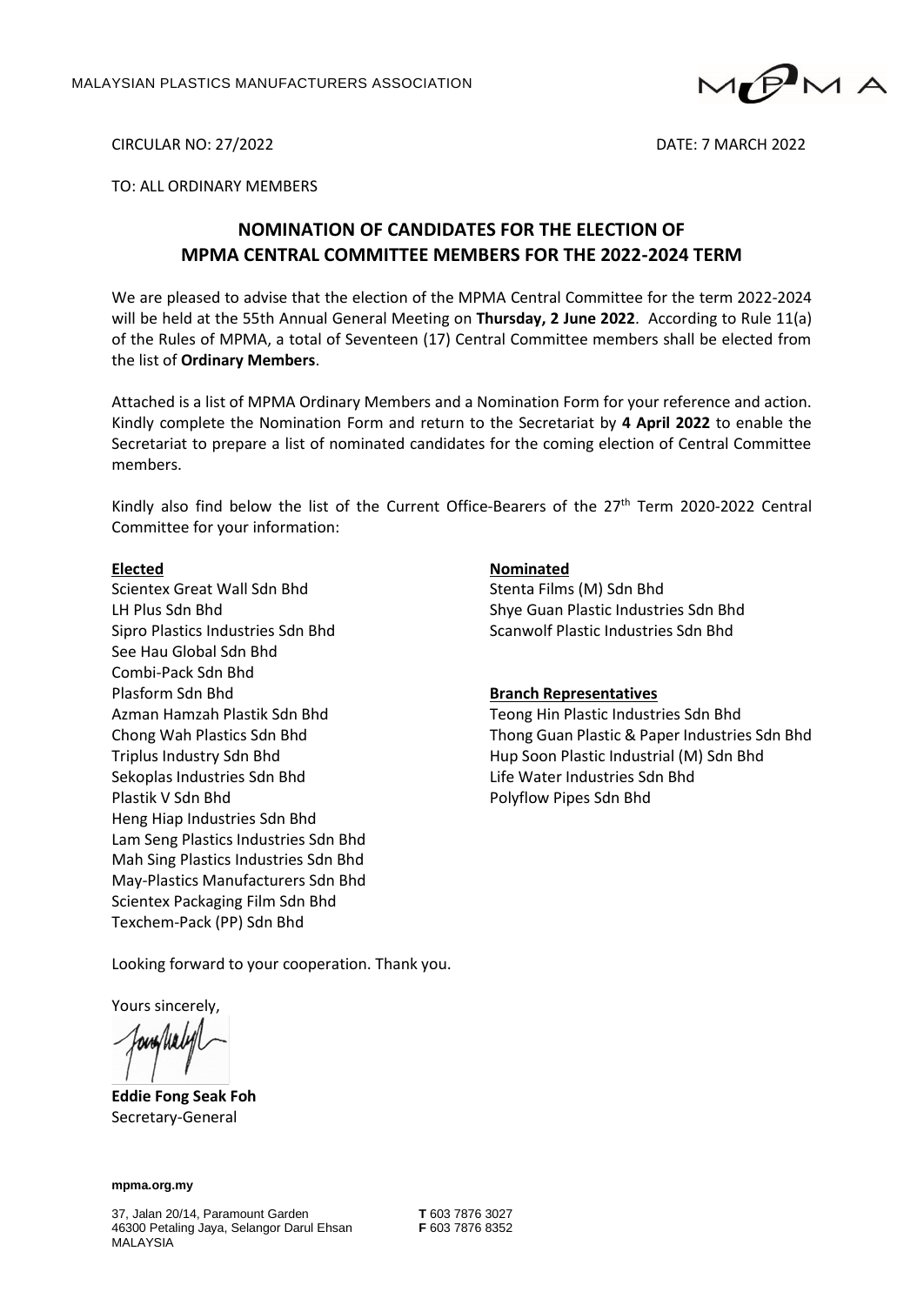

## **NOMINATION FORM**

## FOR MPMA CENTRAL COMMITTEE MEMBERS FOR THE **2022-2024** TERM (You may nominate up to 17 members)

| NO. | <b>COMPANY</b> |
|-----|----------------|
| 1.  |                |
| 2.  |                |
| 3.  |                |
| 4.  |                |
| 5.  |                |
| 6.  |                |
| 7.  |                |
| 8.  |                |
| 9.  |                |
| 10. |                |
| 11. |                |
| 12. |                |
| 13. |                |
| 14. |                |
| 15. |                |
| 16. |                |
| 17. |                |

*Submitted by:*

Nominator:

Signature:

Company:

Co. Stamp:

All nominees must be companies.

Kindly return to this form to MPMA Secretariat by **4 April 2022** via the following:

**Fax:** 603-7876 8352 **Email:** punitha@mpma.org.my

**Mail:** MPMA, 37 Jalan 20/14, Paramount Garden, 46300 Petaling Jaya, SELANGOR

**mpma.org.my**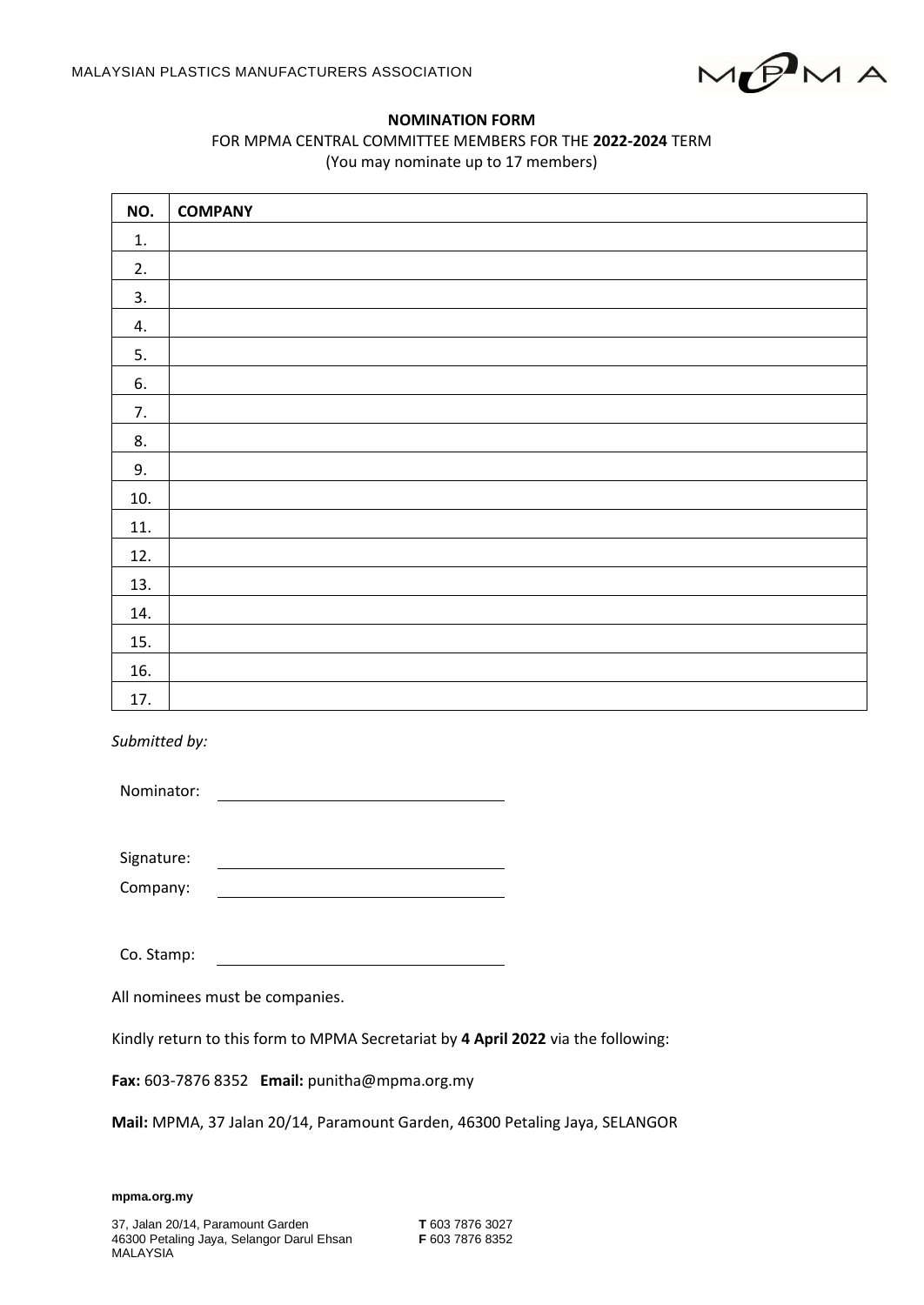# **List of MPMA Ordinary Members 2022**

| 1      | A & A Plastic Industries Sdn Bhd                                               |
|--------|--------------------------------------------------------------------------------|
| 2      | A. Waner Plastic Manufacturing (M) Sdn Bhd<br>Abiba Plastic Industries Sdn Bhd |
| 3<br>4 |                                                                                |
|        | Ace Tex Packaging Products Sdn Bhd                                             |
| 5      | Actrolex Industry Sdn Bhd                                                      |
| 6      | Adikem Sdn Bhd                                                                 |
| 7      | Adtech Malaysia Sdn Bhd                                                        |
| 8      | Advent Packaging Sdn Bhd                                                       |
| 9      | Aik Hin Plastic Co                                                             |
| 10     | Alitech (M) Sdn Bhd                                                            |
| 11     | Allbright Industries (M) Sdn Bhd                                               |
| 12     | Alpha Innovation Sdn Bhd                                                       |
| 13     | Alpha Pipe Industries Sdn Bhd                                                  |
| 14     | Amrich Foam Manufacturing (M) Sdn Bhd                                          |
| 15     | Anchor-Link Sdn Bhd                                                            |
| 16     | Ansoon Superior Industries Sdn Bhd                                             |
| 17     | Antawise Sdn Bhd                                                               |
| 18     | <b>APM Plastics Sdn Bhd</b>                                                    |
| 19     | Arita Plastics Industries (M) Sdn Bhd                                          |
| 20     | Asasrama Sdn Bhd                                                               |
| 21     | Asia Poly Industrial Sdn Bhd                                                   |
| 22     | Asiatic Plastic Packaging Industries Sdn Bhd                                   |
| 23     | Associated Air-Pak Industries Sdn Bhd                                          |
| 24     | Atom Corporation Sdn Bhd                                                       |
| 25     | Auto Global Parts Industries Sdn Bhd                                           |
| 26     | Award Packaging Industries Sdn Bhd                                             |
| 27     | Azman Hamzah Plastik Sdn Bhd                                                   |
| 28     | B & Z Plastic Industry Sdn Bhd                                                 |
| 29     | Bagan Printers Sdn Bhd                                                         |
| 30     | Ban Hing Loong Plastic Factory Sdn Bhd                                         |
| 31     | Ban Seng Plastic Industries & Assembly Sdn Bhd                                 |
| 32     | Bee Lian Plastic Industries Sdn Bhd                                            |
| 33     | <b>Belcon Trading Sdn Bhd</b>                                                  |
| 34     | <b>Beltec Sdn Bhd</b>                                                          |
| 35     | Bentraco Sdn Bhd                                                               |
| 36     | Berkilat UPV Pipes Sdn Bhd                                                     |
| 37     | Best Plastic Industry Sdn Bhd                                                  |
| 38     | <b>Billion Plastic Industries</b>                                              |
| 39     | <b>Bina Plastic Industries Sdn Bhd</b>                                         |
| 40     | Binsen Plastic Industry Sdn Bhd                                                |
| 41     | Blowing & Injection Products Sdn Bhd                                           |
| 42     | Boon Plastic Industries Sdn Bhd                                                |
| 43     | Borneo Flexible Packaging Sdn Bhd                                              |
| 44     | <b>Borneo Plastics Sdn Bhd</b>                                                 |
| 45     | <b>BP Plastics Sdn Bhd</b>                                                     |
|        |                                                                                |

Brion Plastic Industries Sdn Bhd

| 47 | <b>BSM Plastic Sdn Bhd</b>                   |
|----|----------------------------------------------|
| 48 | <b>Buteline Malaysia Sdn Bhd</b>             |
| 49 | C.M Lim Manufacturer Sdn Bhd                 |
| 50 | C2 Polymer Sdn Bhd                           |
| 51 | Caldic Malaysia Sdn Bhd                      |
| 52 | Canter Industries Sdn Bhd                    |
| 53 | Canzo Sdn Bhd                                |
| 54 | Care Recycling Sdn Bhd                       |
| 55 | <b>CDG Products Sdn Bhd</b>                  |
| 56 | <b>Central Melamineware Sdn Bhd</b>          |
| 57 | Central Plastic Industry Sdn Bhd             |
| 58 | Cew Sin Plastic Pipe Sdn Bhd                 |
| 59 | Chai Heng Plastic Manufacturing (M) Sdn Bhd  |
| 60 | Changhuat Plastic Industries (Senai) Sdn Bhd |
| 61 | Chau Yang Plastics Industry Sdn Bhd          |
| 62 | Chee Wan Plastic Industries Sdn Bhd          |
| 63 | Chemtube (M) Sdn Bhd                         |
| 64 | Chi Yang Global Recycle                      |
| 65 | Chianta Plastic Industries Sdn Bhd           |
| 66 | Chiap Hup Known You Agriculture Sdn Bhd      |
| 67 | Chiga Light Industries Sdn Bhd               |
| 68 | Chin Lean Plastic Factory Sdn Bhd            |
| 69 | Chin Seng Plastic Industries Sdn Bhd         |
| 70 | Ching Kuan Holdings Sdn Bhd                  |
| 71 | Chong Wah Plastics Sdn Bhd                   |
| 72 | Choon Huat Plastic Trading Co                |
| 73 | Chuan Hin Packaging Industries Sdn Bhd       |
| 74 | Chuan Lee Printing Press Sdn Bhd             |
| 75 | Chuan Weng Plastic Sdn Bhd                   |
| 76 | Chuan Yi Plastic Industries                  |
| 77 | Chye Plastic Industry Sdn Bhd                |
| 78 | Cipli Industries Sdn Bhd                     |
| 79 | <b>CITC Compound Sdn Bhd</b>                 |
| 80 | CK Packaging & Plastic Industries Sdn Bhd    |
| 81 | <b>CMF Plastics Industry Sdn Bhd</b>         |
| 82 | Colour Image Plastic Compound Sdn Bhd        |
| 83 | Combi-Pack Sdn Bhd                           |
| 84 | <b>Commercial Plastic Industries Sdn Bhd</b> |
| 85 | Concrete Joining Systems (M) Sdn Bhd         |
| 86 | Contipak Noron Sdn Bhd                       |
| 87 | Convemed Sdn Bhd                             |
| 88 | Corlite Packaging Industries Sdn Bhd         |
| 89 | CP Powders Sdn Bhd                           |
| 90 | CPI (KL) Sdn Bhd                             |
| 91 | <b>Creative Protective Sdn Bhd</b>           |

Cryovac (M) Sdn Bhd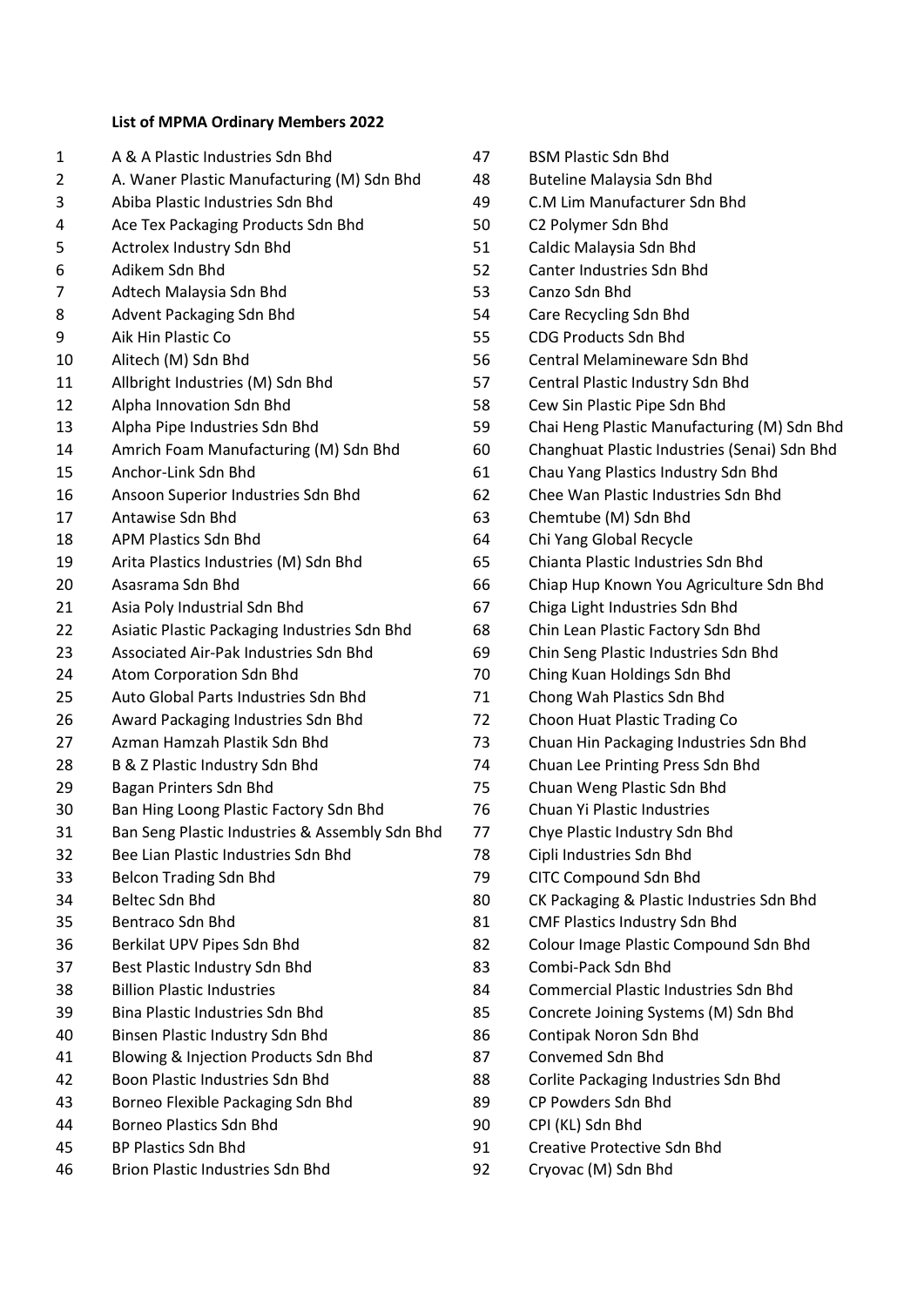CSH Recycle Sdn Bhd CY Enterprise Sdn Bhd Cycleworld Manufacturing Sdn Bhd Daifuji Plastic Industries Sdn Bhd Danapac Industries (M) Sdn Bhd Danex Plast Sdn Bhd DCT Plastic Sdn Bhd DD Plastic Sdn Bhd Deho Industries Sdn Bhd Deplas Products Sdn Bhd Diyou Fibre (M) Sdn Bhd Domicplus Sdn Bhd Dragonpak Industries (M) Sdn Bhd DSP (M) Sdn Bhd Dunia Polymer Extrusion Sdn Bhd Dura-Mine Sdn Bhd Durapower Sdn Bhd Dynamic Manufacturing (M) Sdn Bhd Dynaplast (M) Sdn Bhd E Shun Plastic Enterprise EB Packaging Sdn Bhd Ecoplas Sdn Bhd EE-Lian Plastic Industries (M) Sdn Bhd Eesin Plastics (M) Sdn Bhd Egrowth Sdn Bhd EHP Industries Sdn Bhd Eiffel Plastic Industries Sdn Bhd Electrofast Manufacturing Sdn Bhd Elim Industries Sdn Bhd Emico Penang Sdn Bhd Enhance Plastic Industry Sdn Bhd Enviro Plus Sdn Bhd ESH Resource Management Sdn Bhd Etowa Corporation (M) Sdn Bhd Euro Plas-Pack Industries Sdn Bhd Euro SME Sdn Bhd Eurocan Plastics Sdn Bhd Evermal Industry Sdn Bhd Eversen Plastic Industries Sdn Bhd Everwin Plastic Sdn Bhd Everyday Brush Industries (M) Sdn Bhd Express Audio Industry Sdn Bhd Exzone Precision Engineering Sdn Bhd Fatt Ling Plastic Industries Sdn Bhd Fibertex Personal Care Sdn Bhd Filtermation (Mfg) Sdn Bhd Fiman Plastic Industries Sdn Bhd First Packaging Industries Sdn Bhd Fitson Sdn Bhd Foam Packaging Industries Sdn Bhd Foam Polystyrene Enterprise Sdn Bhd Fook Huat Plastic Industries (M) Sdn Bhd Foraypack Industry Sdn Bhd

- Form Rite (Malaysia) Sdn Bhd Fragstar Corporation Sdn Bhd Fu Fong Plastic Industries Sdn Bhd Fu Hao Manufacturing (M) Sdn Bhd Fulijaya Manufacturing Sdn Bhd Future Plastic Industries Sdn Bhd Ganda Maju Industries (M) Sdn Bhd Gasing Potensi Plastic Industries Sdn Bhd GB Plas Sdn Bhd GC Plastic Industry Sdn Bhd George Fischer (M) Sdn Bhd Ge-Shen Plastic (M) Sdn Bhd GF Manufacturing Sdn Bhd G-FRP Industries Sdn Bhd Glades Guppy Packaging Malaysia Sdn Bhd Global Farmer Solutions Sdn Bhd Glowmore Express Sdn Bhd Gogreen Plus Sdn Bhd Gold Bell Industries Sdn Bhd Gold Mine Polymer Enterprise Golden Balance Green Resources Sdn Bhd Golden Mile Plastic Resources Sdn Bhd Golden Pet Industries Sdn Bhd Goldolphin (M) Sdn Bhd Great Cosmo Industries Sdn Bhd Green Eastwood Sdn Bhd Greenland Plastics Industries (M) Sdn Bhd Greif Malaysia Sdn Bhd GT-Max Plastic Industries (M) Sdn Bhd Guan Hong Plastic Industries Sdn Bhd Guppy Plastic Industries Sdn Bhd GWI Manufacturing Sdn Bhd H.D. Homeware (M) Sdn Bhd Ha Pack Industry Sdn Bhd Hai Luck Plastic Trading Co HD Plastic Sdn Bhd Hee Plastic Industries Sdn Bhd Helistrom Sdn Bhd Heng Hiap Industries Sdn Bhd Heveaplast (M) Sdn Bhd Hexagon Plastic Industries Sdn Bhd Hexagon Quest Sdn Bhd Hicom-Teck See Manufacturing Malaysia Sdn Bhd HI-Q Global Sdn Bhd Hiroyuki Industries (M) Sdn Bhd HKC Plastic Industries HKS Century Sdn Bhd HL Packaging & Industry Hoe Seng Plastic Industries Sdn Bhd Hond Tat Industries Sdn Bhd
- Hong Yik Plastics (M) Sdn Bhd
- How Sen Industries Sdn Bhd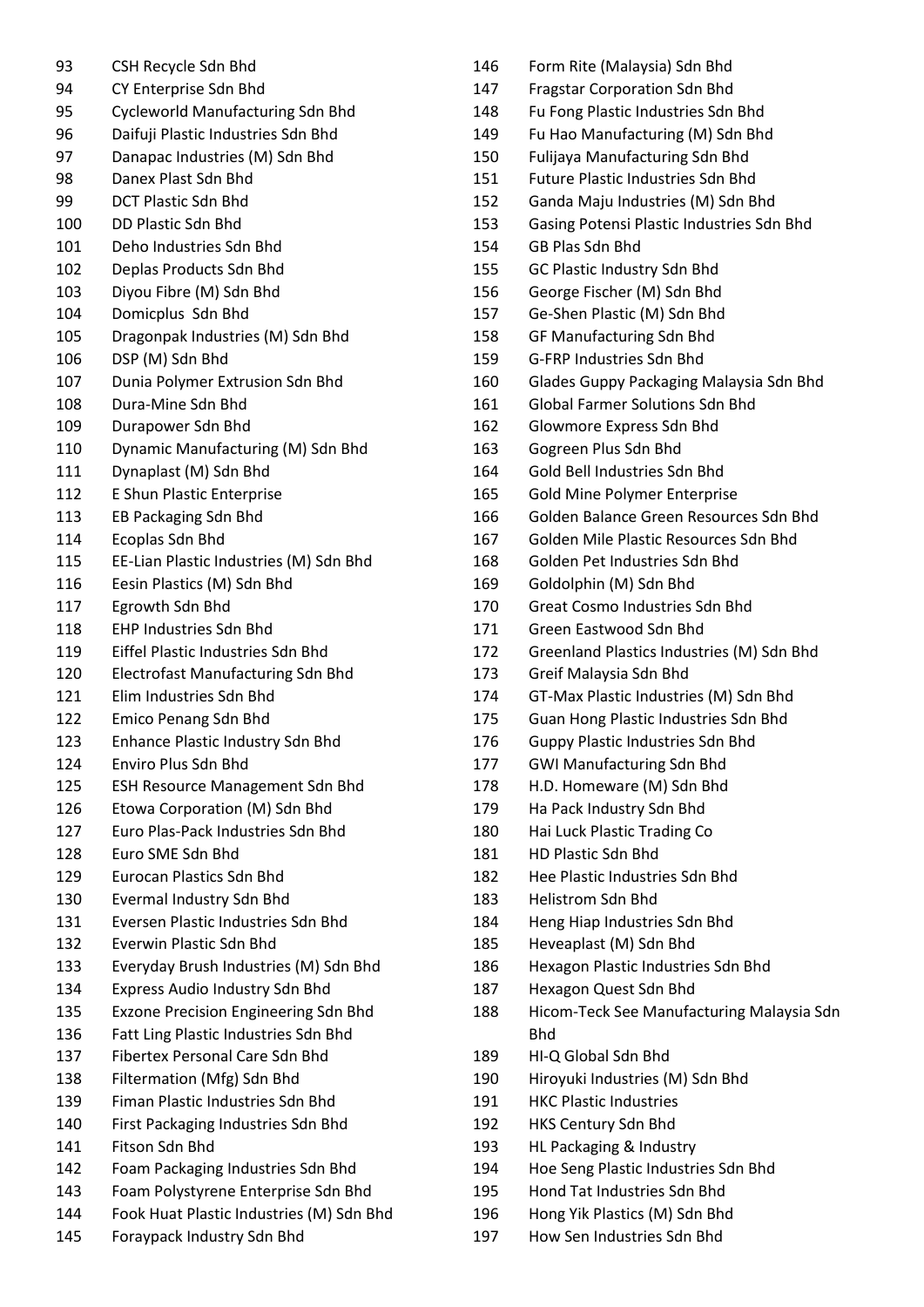| 198 | Hsing Lung Sdn Bhd                        |
|-----|-------------------------------------------|
| 199 | Huiye Polymer (M) Sdn Bhd                 |
| 200 | Hup Soon Plastic Industrial (M) Sdn Bhd   |
| 201 | Hwa Khoon Plastic Industries Sdn Bhd      |
| 202 | Hypak Sdn Bhd                             |
| 203 | <b>IBS Plastic Manufacturers Sdn Bhd</b>  |
| 204 | <b>ICA Plastic Industries Sdn Bhd</b>     |
| 205 | Indahpack (PK) Sdn Bhd                    |
| 206 | Industri Nikkoplas Sdn Bhd                |
| 207 | Industrial Quality Management Sdn Bhd     |
| 208 | Infinity Recycling Sdn Bhd                |
| 209 | Innovative Shield Sdn Bhd                 |
| 210 | Intaglio Solutions Sdn Bhd                |
| 211 | Intco (M) Sdn Bhd                         |
| 212 | Intercosmo Industries Sdn Bhd             |
|     |                                           |
| 213 | Ipoh SY Recycle Plastic Sdn Bhd           |
| 214 | <b>ITW Meritex Sdn Bhd</b>                |
| 215 | J.B. Goodcare Recycle Sdn Bhd             |
| 216 | Jap Packaging Sdn Bhd                     |
| 217 | Jasinpack Sdn Bhd                         |
| 218 | JAW Industries Sdn Bhd                    |
| 219 | JB Chei Sdn Bhd                           |
| 220 | Jebplus Sdn Bhd                           |
| 221 | Jebsen & Jessen Packaging Sdn Bhd         |
| 222 | Jia Giap Industries Sdn Bhd               |
| 223 | Jiesin Plastics Industry Sdn Bhd          |
| 224 | Jih Her Plastic Trading                   |
| 225 | Jitsin Pack Sdn Bhd                       |
| 226 | <b>JSL Industries Sdn Bhd</b>             |
| 227 | Juason Plastics Sdn Bhd                   |
| 228 | Jujutsu Industries Sdn Bhd                |
| 229 | Juken Technology Engineering Sdn Bhd      |
| 230 | K.H. Plastic & Packaging (M) Sdn Bhd      |
| 231 | Kahee Manufacturing Sdn Bhd               |
| 232 | <b>Kahock Plastic Trading</b>             |
| 233 | Kai Chuan Import & Export Trading Sdn Bhd |
| 234 | Kanma Plastic Material Sdn Bhd            |
| 235 | Karich Sdn Bhd                            |
| 236 | KE Kelit Manufacturing (M) Sdn Bhd        |
| 237 | Kean Beng Lee Industries (M) Sdn Bhd      |
| 238 | Kepong PVC Sdn Bhd                        |
| 239 | Khim Chew Enterprise                      |
| 240 | Khind-Mistral Industries Sdn Bhd          |
| 241 | Kian Hang Plastic Sdn Bhd                 |
| 242 | Kierie Plastic Sdn Bhd                    |
| 243 | Kim Ong Seng Plastic Products Sdn Bhd     |
| 244 |                                           |
|     | Kim Sheng Plastic Packaging Sdn Bhd       |
| 245 | King Wai Industries Sdn Bhd               |
| 246 | Kitaran Global Industri (M) Sdn Bhd       |
| 247 | Kok Huat Trading Sdn Bhd                  |
| 248 | Kossan FRP Industries (M) Sdn Bhd         |
| 249 | KPI Plastic (M) Sdn Bhd                   |
| 250 | KRAIBURG TPE Technology (M) Sdn Bhd       |

| 251 | KSK Globalink Manufacturing Sdn Bhd                      |
|-----|----------------------------------------------------------|
| 252 | Kuang Beng Plastic Industry Sdn Bhd                      |
| 253 | L & L Trading Enterprise Sdn Bhd                         |
| 254 | Lam Chong Trading Sdn Bhd                                |
| 255 | Lam Seng Plastics Industries Sdn Bhd                     |
| 256 | Lean Lee Trading Co Sdn Bhd                              |
| 257 | Lean Teak Plastics Factory (Imp & Exp) Sdn Bhd           |
| 258 | Lee Kee Industries (M) Sdn Bhd                           |
| 259 | Lee Poh Trading                                          |
| 260 | Lee Soon Seng Plastic Industries Sdn Bhd                 |
| 261 | Lension (M) Sdn Bhd                                      |
| 262 | LH Plus Sdn Bhd                                          |
| 263 | Lian Seng Heng Plastics Industry Sdn Bhd                 |
| 264 | Lida Plastics Recycling Sdn Bhd                          |
| 265 | Life Water Industries Sdn Bhd                            |
| 266 | Lim Seng Plastics Sdn Bhd                                |
| 267 | Ling Sheng Plastic Industries Sdn Bhd                    |
| 268 | Lipta Plastic Industries Sdn Bhd                         |
| 269 | <b>LNL Industries Sdn Bhd</b>                            |
| 270 | Lock & Key Hardware Sdn Bhd                              |
| 271 | Logomas Packaging Sdn Bhd                                |
| 272 | Lok Kawi Plastic Industries Sdn Bhd                      |
| 273 | Low's Cap Seal Sdn Bhd                                   |
| 274 | Lucent Enterprise Sdn Bhd                                |
|     |                                                          |
| 275 | Lum Mah Plastic & Printing (M) Sdn Bhd                   |
|     |                                                          |
| 276 | Lyondellbasell Advanced Polyolefins (Malaysia)           |
|     | Sdn Bhd                                                  |
| 277 | M Top Plastic Recycle (M) Sdn Bhd                        |
| 278 | M Top Stretch Films (M) Sdn Bhd                          |
| 279 | <b>Macro Plastic Sdn Bhd</b>                             |
| 280 | Magnifine Sdn Bhd                                        |
| 281 | Magnum Plastic Industry Sdn Bhd                          |
| 282 | Mah Sing Plastics Industries Sdn. Bhd.                   |
| 283 | Mapo Industries Sdn Bhd                                  |
| 284 | Matak Plastic Ind Sdn Bhd                                |
| 285 | May Polyester Films Sdn Bhd                              |
| 286 | Maya Plastic Sendirian Berhad                            |
| 287 | Mayer Manufacturing Sdn Bhd                              |
| 288 | Maylite (M) Sdn Bhd                                      |
| 289 | Mayplas Packaging Sdn Bhd                                |
| 290 | May-Plastics Manufacturers Sdn Bhd                       |
| 291 | MDC Manufacturing Sdn Bhd                                |
| 292 | Medicplas Industries Sdn Bhd                             |
| 293 | Megahock Pipes & Profile Manufacturing Sdn<br><b>Bhd</b> |
| 294 | Megapower Manufacturing (M) Sdn Bhd                      |
| 295 | Meigo Plastic Factory Sdn Bhd                            |
| 296 | Me-Plas (M) Sdn Bhd                                      |
| 297 | Merit Industries Sdn Bhd                                 |
| 298 | Metropack Sdn Bhd                                        |

- Midpack Industries (M) Sdn Bhd
- Mighty Signature Sdn Bhd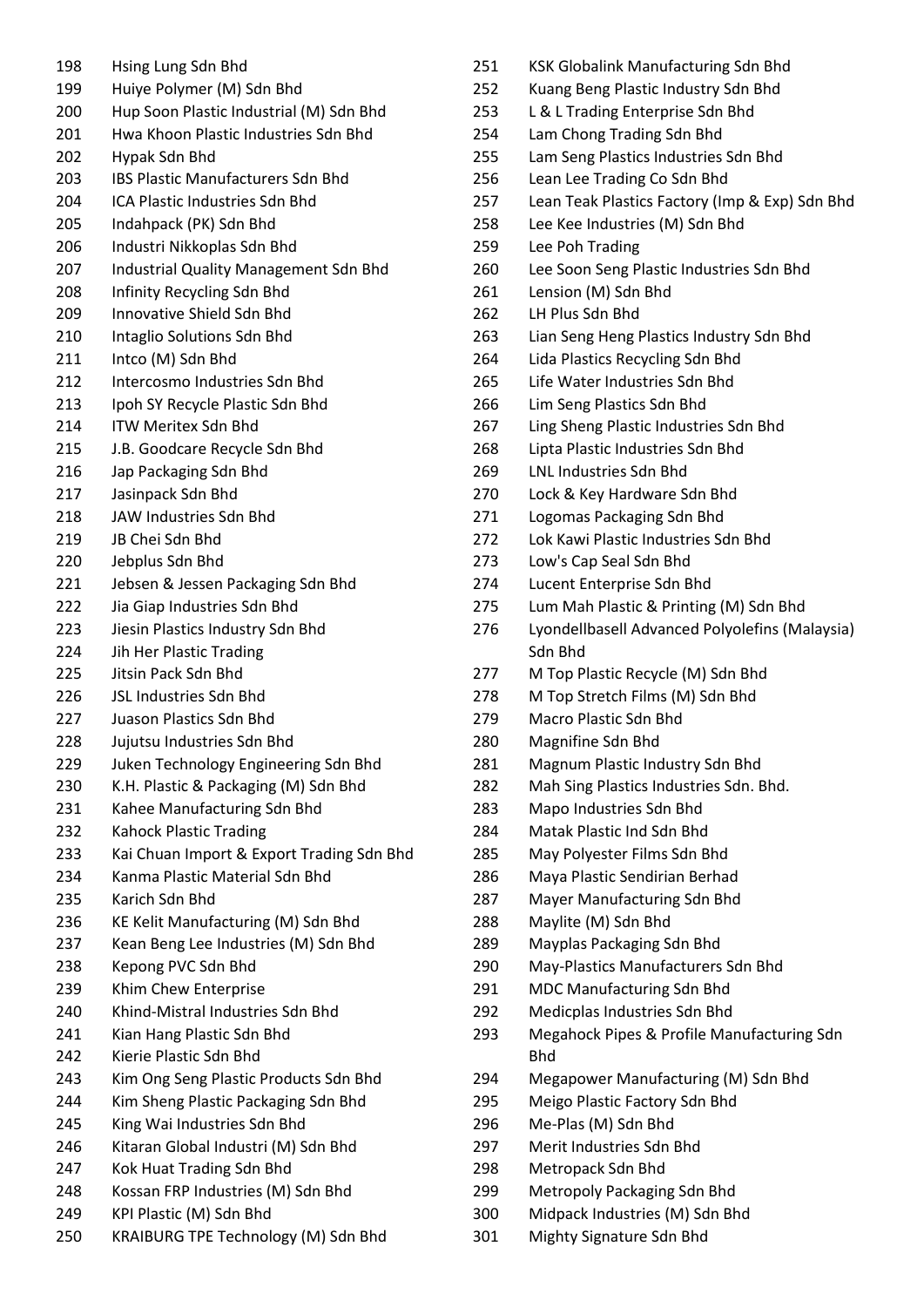| Millennium Plastic World Sdn Bhd                                           | 355                                                                                                                                                                                                                                                                             |
|----------------------------------------------------------------------------|---------------------------------------------------------------------------------------------------------------------------------------------------------------------------------------------------------------------------------------------------------------------------------|
| Milpac Sdn Bhd                                                             | 356                                                                                                                                                                                                                                                                             |
| Milypak Plastic Industries Sdn Bhd                                         | 357                                                                                                                                                                                                                                                                             |
| Minnli-Plas Sdn Bhd                                                        | 358                                                                                                                                                                                                                                                                             |
| Mix Vinyl Enterprise Sdn Bhd                                               | 359                                                                                                                                                                                                                                                                             |
| Modern Material Enterprises (M) Sdn Bhd                                    | 360                                                                                                                                                                                                                                                                             |
| Modernria Plastic Industries (M) Sdn Bhd                                   | 361                                                                                                                                                                                                                                                                             |
| Moldex Manufacturing Sdn Bhd                                               | 362                                                                                                                                                                                                                                                                             |
| Molecor (SEA) Sdn Bhd                                                      | 363                                                                                                                                                                                                                                                                             |
| MR Packaging Sdn Bhd                                                       | 364                                                                                                                                                                                                                                                                             |
| MS Venture Industries Sdn Bhd                                              | 365                                                                                                                                                                                                                                                                             |
| MSP Pet Industries Sdn Bhd                                                 | 366                                                                                                                                                                                                                                                                             |
| MST Plastic Industry Sdn Bhd                                               | 367                                                                                                                                                                                                                                                                             |
| MT-PLAS (M) Sdn Bhd                                                        | 368                                                                                                                                                                                                                                                                             |
| MTS Fibromat (M) Sdn Bhd                                                   | 369                                                                                                                                                                                                                                                                             |
| Multi Graded Industries Sdn Bhd                                            | 370                                                                                                                                                                                                                                                                             |
|                                                                            | 371                                                                                                                                                                                                                                                                             |
| Multiplex Packaging Sdn Bhd                                                | 372                                                                                                                                                                                                                                                                             |
| MyBrush Industries Sdn Bhd                                                 | 373                                                                                                                                                                                                                                                                             |
|                                                                            | 374                                                                                                                                                                                                                                                                             |
| Natty Team Corporation (M) Sdn Bhd                                         | 375                                                                                                                                                                                                                                                                             |
| <b>NCH Global Sdn Bhd</b>                                                  | 376                                                                                                                                                                                                                                                                             |
| NCI Industries Sdn Bhd                                                     | 377                                                                                                                                                                                                                                                                             |
| Neptune Technology Sdn Bhd                                                 | 378                                                                                                                                                                                                                                                                             |
| Neuuv Pack (M) Sdn Bhd                                                     | 379                                                                                                                                                                                                                                                                             |
| New General Plastic Industries Sdn Bhd                                     | 380                                                                                                                                                                                                                                                                             |
| New Plastics Industries Sdn Bhd                                            | 381                                                                                                                                                                                                                                                                             |
| <b>Newvation Sdn Bhd</b>                                                   | 382                                                                                                                                                                                                                                                                             |
| Nextol Polymer Sdn Bhd                                                     | 383                                                                                                                                                                                                                                                                             |
|                                                                            | 384                                                                                                                                                                                                                                                                             |
|                                                                            | 385                                                                                                                                                                                                                                                                             |
| Nissei Technology (M) Sdn Bhd                                              | 386                                                                                                                                                                                                                                                                             |
| Nitco Plastic Industries Sdn Bhd                                           | 387                                                                                                                                                                                                                                                                             |
|                                                                            | 388                                                                                                                                                                                                                                                                             |
|                                                                            | 389                                                                                                                                                                                                                                                                             |
| Nulogictec Industries Sdn Bhd                                              | 390                                                                                                                                                                                                                                                                             |
| <b>NU-Plus Manufacturing Sdn Bhd</b>                                       | 391                                                                                                                                                                                                                                                                             |
| Nylex Holdings Sdn Bhd                                                     | 392                                                                                                                                                                                                                                                                             |
| Ocean Land Plastic Products Sdn Bhd                                        | 393                                                                                                                                                                                                                                                                             |
|                                                                            | 394                                                                                                                                                                                                                                                                             |
| OCK Recycle Sdn Bhd                                                        | 395                                                                                                                                                                                                                                                                             |
|                                                                            | 396                                                                                                                                                                                                                                                                             |
| <b>OPC Resources Sdn Bhd</b>                                               | 397                                                                                                                                                                                                                                                                             |
| OPP Industries Sdn Bhd                                                     | 398                                                                                                                                                                                                                                                                             |
| Optaplus Sdn Bhd                                                           | 399                                                                                                                                                                                                                                                                             |
|                                                                            |                                                                                                                                                                                                                                                                                 |
|                                                                            | 400                                                                                                                                                                                                                                                                             |
| Optimus Pack Technology Sdn Bhd                                            | 401                                                                                                                                                                                                                                                                             |
| Oriental Nichinan Design Engineering Sdn Bhd<br>Osaka Plastics (M) Sdn Bhd | 402                                                                                                                                                                                                                                                                             |
| PAC Worldwide Asia Sdn Bhd                                                 | 403                                                                                                                                                                                                                                                                             |
| Packaging Master Industries Sdn Bhd                                        | 404                                                                                                                                                                                                                                                                             |
| Packerman Sdn Bhd                                                          | 405                                                                                                                                                                                                                                                                             |
| Paimkos Resources Sdn Bhd                                                  | 406                                                                                                                                                                                                                                                                             |
|                                                                            | Multi-Pac Enterprise Sdn Bhd<br>Nagoya Plastic Industry Sdn Bhd<br>Niban Mould (M) Sdn Bhd<br>Nichi-Soko Plastic & Packaging Industries Sdn Bhd<br>Norma Products Malaysia Sdn Bhd<br>Nova Ace Plastics (M) Sdn Bhd<br>Ocean Roto Moulding Sdn Bhd<br>One Derfu Recycle Sdn Bhd |

| 355 | Pan Concept Technology Sdn Bhd           |
|-----|------------------------------------------|
| 356 | Pan North Plastic Industries Sdn Bhd     |
| 357 | Panagawa Sdn Bhd                         |
| 358 | Panwrite Plastic Industries Sdn Bhd      |
| 359 | Parade Jasa Sdn Bhd                      |
| 360 | Pensia Plastic Industries Sdn Bhd        |
| 361 | Perusahaan Berus & Penyapu Hi-Tech       |
| 362 | Perusahaan Beta Sdn Bhd                  |
| 363 | Perusahaan Chew Hur Sdn Bhd              |
| 364 | Perusahaan Jaya Plastik (M) Sdn Bhd      |
| 365 | PG Techson Plastic Industries Sdn Bhd    |
| 366 | Pipeco Tanks Malaysia Sdn Bhd            |
| 367 | Plascolour Compound Sdn Bhd              |
| 368 | Plasform Sdn Bhd                         |
| 369 | Plasman Plastic Industries (M) Sdn Bhd   |
| 370 | Plassein Industri Sdn Bhd                |
| 371 | Plast Fighter Sdn Bhd                    |
| 372 | Plastic Centre Sdn Bhd                   |
| 373 | Plastictecnic (M) Sdn Bhd                |
| 374 | Plasticycle Industries Sdn Bhd           |
| 375 | Plastik STC Sdn Bhd                      |
| 376 | Plastik V Sdn Bhd                        |
| 377 | PMI Packaging Sdn Bhd                    |
| 378 | Poly Foam Enterprise Sdn Bhd             |
| 379 | Poly Millennium Sdn Bhd                  |
| 380 | Polyester Fabric Sdn Bhd                 |
| 381 | Polyflex Packaging Sdn Bhd               |
| 382 | Polyflow Pipes Sdn Bhd                   |
| 383 | Polymatic Plastics Sdn Bhd               |
| 384 | Poly-Max Sdn Bhd                         |
| 385 | Polymer Link Sdn Bhd                     |
| 386 | Polymer Plus Sdn Bhd                     |
| 387 | Polynic Industries Sdn Bhd               |
| 388 | Polyparts Sdn Bhd                        |
| 389 | Polyplas Sdn Bhd                         |
| 390 | Polyroll Sdn Bhd                         |
| 391 | Polytainer Industries Sdn Bhd            |
| 392 | Polytech Plastic Sdn Bhd                 |
| 393 | Polyware Sdn Bhd                         |
| 394 | Polyworld Sdn Bhd                        |
| 395 | Poly-Yarn Industries Sdn Bhd             |
| 396 | PP Products Sdn Bhd                      |
| 397 | PPC Moulding Services (Malaysia) Sdn Bhd |
| 398 | Precimold Plastic Industry Sdn Bhd       |
| 399 | Precix Technology Sdn Bhd                |
| 400 | <b>Premier Forefront Sdn Bhd</b>         |
| 401 | Prestige Dynamics Industries Sdn Bhd     |
| 402 | Procoat Industries Sdn Bhd               |
| 403 | Professional Tools & Dies Sdn Bhd        |
| 404 | Prominent Image Sdn Bhd                  |
| 405 | Promooi Plastic Industries Sdn Bhd       |
| 406 | PS Poly Pack Sdn Bhd                     |
|     |                                          |

Push Power Industries (M) Sdn Bhd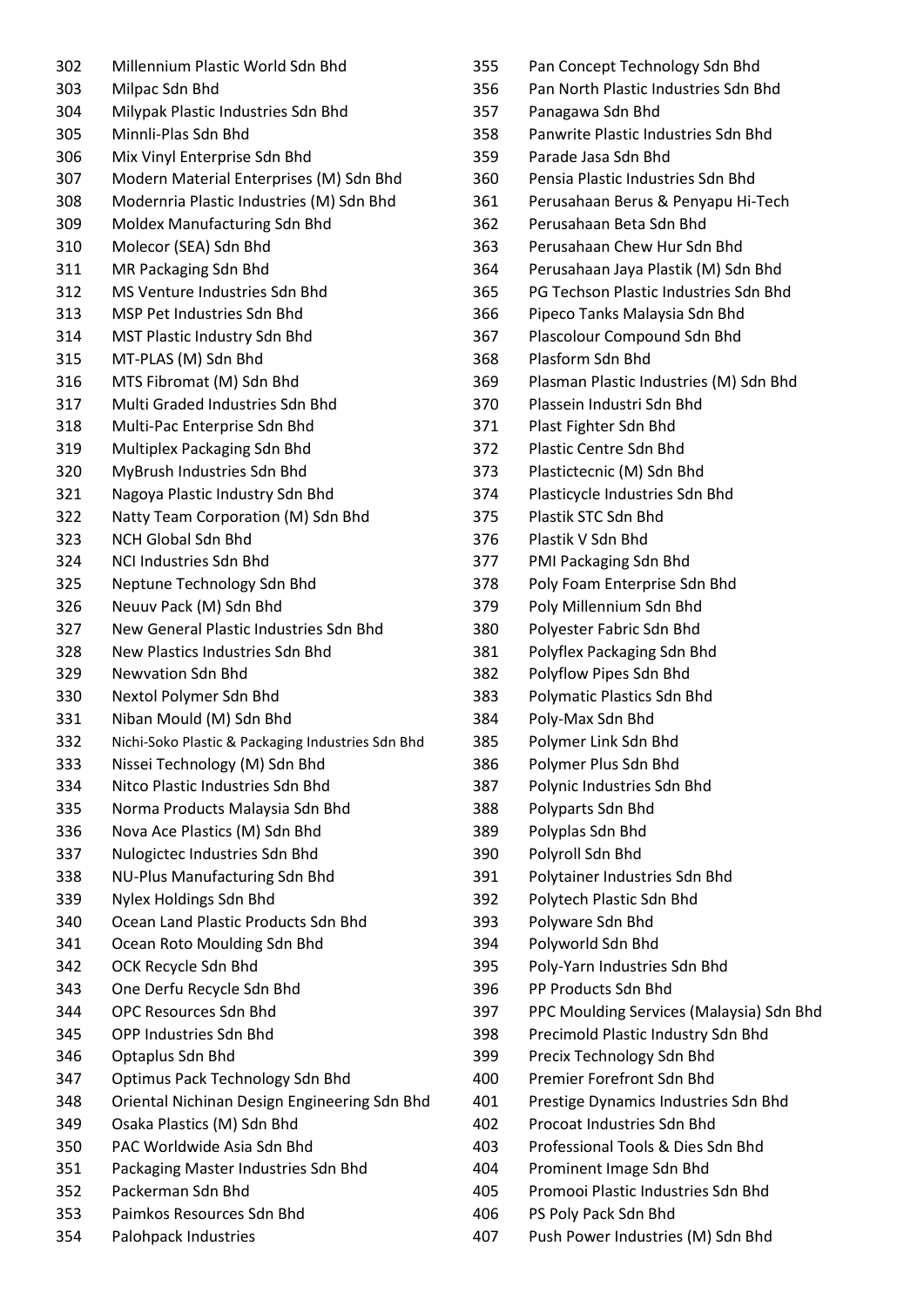PW Jit Seng Plastic Materials Sdn Bhd Q Plas Sdn Bhd Quality Product Manufacturer Sdn Bhd Ralco Plastic Sdn Bhd Rapid Growth Technology Sdn Bhd Reachpac Asia (M) Sdn Bhd Reliance Pacific Tanks Sdn Bhd Reniv Pack (M) Sdn Bhd Resintech Plastics (M) Sdn Bhd Respack Manufacturing Sdn Bhd Rich-In Plastic Technique Sdn Bhd Rico Food Industries Sdn Bhd Ritztech Industries Sdn Bhd Rong Hua Shoe Industries Sdn Bhd Rosti IMS Sdn Bhd Roto Speed Moulding Sdn Bhd RS Poly Industry Sdn Bhd Rui Sin Plastic Industries Sdn Bhd Saiyakaya (M) Sdn Bhd Samudra Packaging Industries Sdn Bhd San Miguel Yamamura Plastics Films Sdn Bhd San Miguel Yamamura Woven Products Sdn Bhd Sanled Sdn Bhd Sannanda Rika Sdn Bhd Sansico Industries Sdn Bhd Santomas Sdn Bhd Saplastic Industries Sdn Bhd Satellite Plastic Co Scanwolf Plastic Industries Sdn Bhd Schaefer Waste Technology Sdn Bhd Scientex Great Wall (Ipoh) Sdn Bhd Scientex Great Wall (Klang) Sdn Bhd Scientex Great Wall Sdn Bhd Scientex Packaging (Ayer Keroh) Bhd Scientex Packaging (Teluk Emas) Sdn Bhd Scientex Packaging Film Sdn Bhd SDP Manufacturing Sdn Bhd See Hau Global Sdn Bhd Sekoplas Industries Sdn Bhd Semi Convertor Industries Sdn Bhd Seng Hiap Metal Sdn Bhd Seng Liy Plastic Industry (M) Sdn Bhd Shang Wei Industries Sdn Bhd Shantawood Sdn Bhd Sheng Foong Plastic Industries Sdn Bhd Sheng Wang Industries Sdn Bhd SHL Plastic Industries Sdn Bhd Shye Guan Plastic Industries Sdn Bhd SIDNEY Industries Sdn Bhd Sik Hong Holding Sdn Bhd Simply Packaging Sdn Bhd Sin Lian Sing Industries Sdn Bhd Sin Yong Guan Industries Sdn Bhd

- Sing Seng Heong Confectionery Sdn Bhd Sinmar Plastic Industries Sdn Bhd Sipro Plastic Industries Sdn Bhd Sirijaya Industries Sdn Bhd SK Polymer Technology Sdn Bhd SLP Resources Bhd SM Tech Sdn Bhd SMIC (M) Sdn Bhd Sok Ken Plastic Sdn Bhd Solidgold Helmets Sdn Bhd Solmax Geosynthetics Sdn Bhd Sonfuat Precision Industries Bhd Sonyu Plastic Industries Sdn Bhd Soonplas Sdn Bhd South East Asia Plastic Industries Sdn Bhd South Island Plastics Sdn Bhd Spen Industries Sdn Bhd Spind Malaysia Sdn Bhd Spirolite (M) Sdn Bhd Sri Dayaa Manufacturing Sdn Bhd ST Polymer Industries (M) Sdn Bhd Steelworks Engineering Sdn Bhd Stellar Films (M) Sdn Bhd Stenta Films (M) Sdn Bhd STP Polybag Sdn Bhd STS Plastic Manufacturing Sdn Bhd Sudi Laju Sdn Bhd Summit Joy Sdn Bhd Sun Ace Kakoh (M) Sdn Bhd Sun Beam Plastic Sdn Bhd Sunny Packaging Industries Sdn Bhd Sunnyjaya Plastic Industries Sdn Bhd Sunrich Serene Sdn Bhd Sunrise Plastic Manufacturing Sdn Bhd Superace (M) Sdn Bhd Swanson Plastics (Malaysia) Sdn Bhd S-Way Resources Sdn Bhd Syarikat Jun Chong Sdn Bhd Syarikat Nam Ah Sdn Bhd Syarikat Perusahaan Jooi Bersaudara Sdn Bhd Syarikat Raayat Industries Sdn Bhd Syarikat Sin Kwang Plastic Industries Sdn Bhd Syarikat Sing Seng Huat Synergy Precision Industries Sdn Bhd Synplastic Industries Sdn Bhd Tacoplast Industries Sdn Bhd Tai Hong Plastic Industries Sdn Bhd Taiko Drum Industries Sdn Bhd Taisei Lamick Malaysia Sdn Bhd Takaso Rubber Products Sdn Bhd Tako Astatic Technology Sdn Bhd Tan Zhuan Plastic Industries Sdn Bhd
- T-Brand Polymer (M) Sdn Bhd